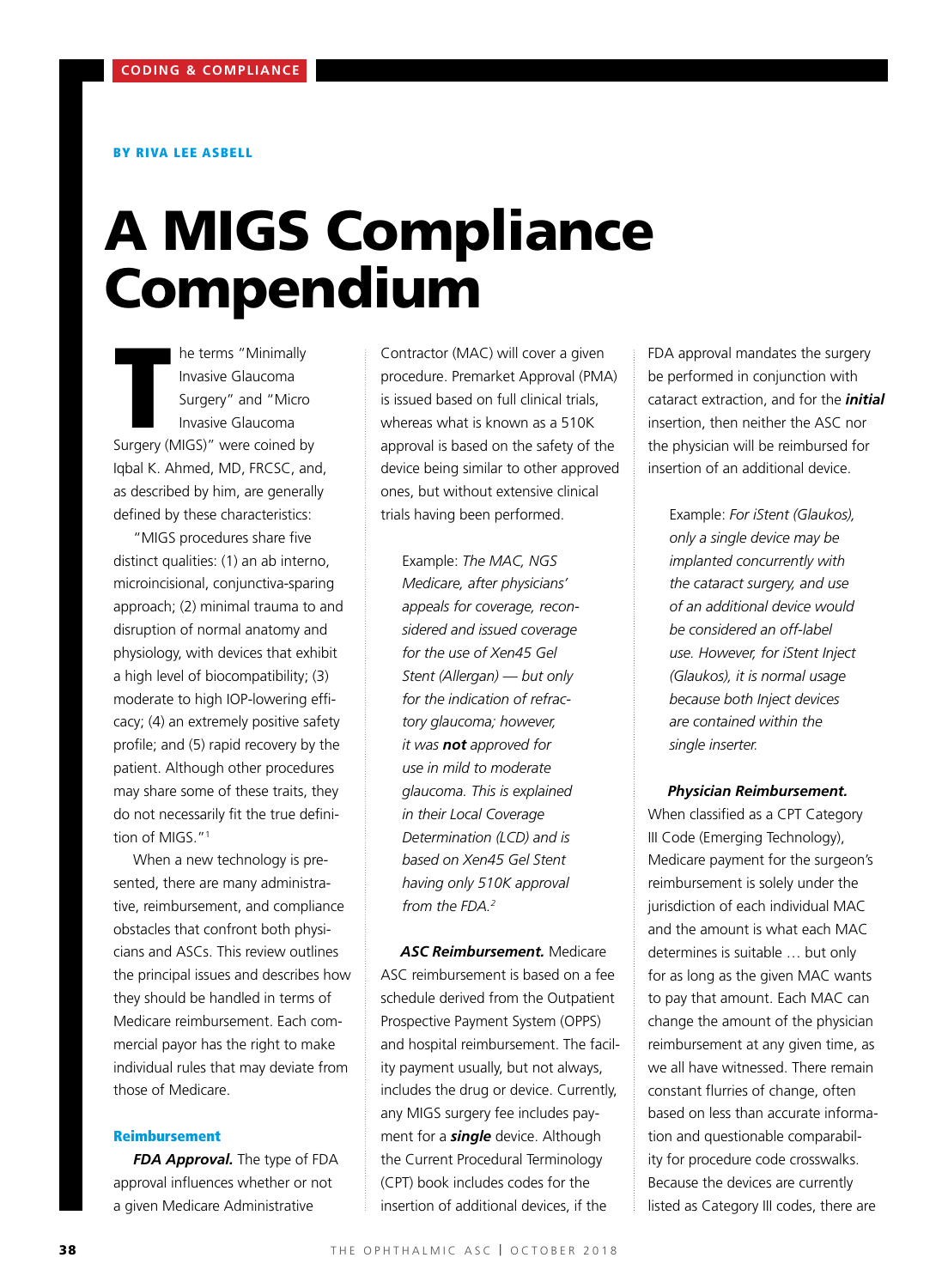challenges, such as the fees not being posted on the MAC's fee schedule or Fee Lookup schedule, even though it is being paid.

Examples: *Currently, Novitas-Solutions, Inc. covers CyPass (Alcon) but the pricing is not published on either of the above noted fee schedules. Noridian currently pays \$0.01 and might pay more on appeal.\**

#### Off-label Use

All MIGS implants are considered devices by the FDA and, when used off-label, involve numerous compliance regulations that must be followed.

The FDA approves drugs and devices for specific usages. The package insert or "labeling" describes those that are approved. The FDA regulates the written materials a manufacturer can use to describe a product's uses. An "off-label" use is one the FDA has not expressly approved. Sometimes a procedure becomes so common that no one bothers identifying it as offlabel; however, with devices there are stricter regulations. Using any MIGS device for something other than the FDA-approved use is considered an off-label use.

A medical device or drug may neither be marketed nor promoted for "off-label" uses, i.e., those that have not been approved by the FDA. Furthermore, there may be a National Coverage Determination that can be supplemented by the MAC in an LCD. When looking through a MAC listing of LCDs, the off-label information, as well as approval of the use of a Category III code, is often found under an LCD titled "Services that are not Reasonable and Necessary," or a similar one.

*Chart Documentation.* The chart documentation for each procedure

| <b>TABLE 1. MIGS OFF-LABEL SURGICAL CODING PARAMETERS</b><br><b>ASC &amp; PHYSICIAN REIMBURSEMENT</b> |                                     |                                                                                   |                                                                                                                                                                                                                          |  |
|-------------------------------------------------------------------------------------------------------|-------------------------------------|-----------------------------------------------------------------------------------|--------------------------------------------------------------------------------------------------------------------------------------------------------------------------------------------------------------------------|--|
| <b>Type of</b><br><b>Procedure</b>                                                                    | <b>Considered</b><br>Off-label Use? | <b>CPT Code</b>                                                                   | <b>Comments</b>                                                                                                                                                                                                          |  |
| Removal of<br>device                                                                                  | No                                  | 65920                                                                             | ASCs cannot be paid for<br>Medicare claims using CPT<br>codes 66999 or 92499 due to<br>a lack of any administrative<br>mechanism to determine<br>payment.                                                                |  |
| Exchange of<br>device                                                                                 | Yes/No                              | 65920 for removal<br>only - the secondary<br>insertion may be an<br>off-label use | Insertion of new second device<br>can be performed if it has FDA<br>approval for insertion as a<br>stand-alone device.                                                                                                   |  |
| Stand-alone<br>procedure                                                                              | Yes/No                              | Applicable CPT Code                                                               | Not off-label when FDA-<br>approved for stand-alone<br>device.                                                                                                                                                           |  |
| Discontinued<br>procedure                                                                             | No                                  | CPT code followed by<br>appropriate modifier                                      | Use the MIGS CPT code<br>and Modifier 73 (before<br>anesthesia) or 74 (after<br>induction of anesthesia) for<br>ASC coding. For physician<br>coding, modifier 53 may<br>only be used after the surgery<br>has commenced. |  |

\*At press time, CyPass devices have been recalled until further notice.

performed in an ASC or by the physician should be comprehensive in its own right, and the ASC chart should be able to withstand a Medicare audit in terms of medical necessity on its own documents. This is of utmost importance and is discussed in more detail later in this article.<sup>3</sup>

*Informed Consent.* When a device is used off-label, it is mandatory that an informed consent be used that specifies that it is an off-label use. OMIC has a sample form on its website (omic.com/informedconsent-for-off-label-use-of-a-drugor-device).4 An additional informed consent is generally recommended for the procedure itself and should be device specific. In the event of risk management events, such as malpractice suits, the physician is not protected without it.

*ASC Payment Consequences.* When a second stent is implanted at the same session, the ASC should ascertain that risk management protocols are followed and be aware of the payment consequences. CPT code +0376T is an add-on code, which means it is used for multiple stents that are separately inserted at the same session. An add-on code is always attached to a primary code and cannot be billed alone. From the ASC perspective, the patient cannot be billed for additional stents because they are packaged together in the single payment to the ASC.

Example: *The current FDA approval of iStent is for initial insertion of a single device at a given session. The use of an additional iStent at the same session (CPT code +0376T) is not FDA approved. The ASC payment is packaged with*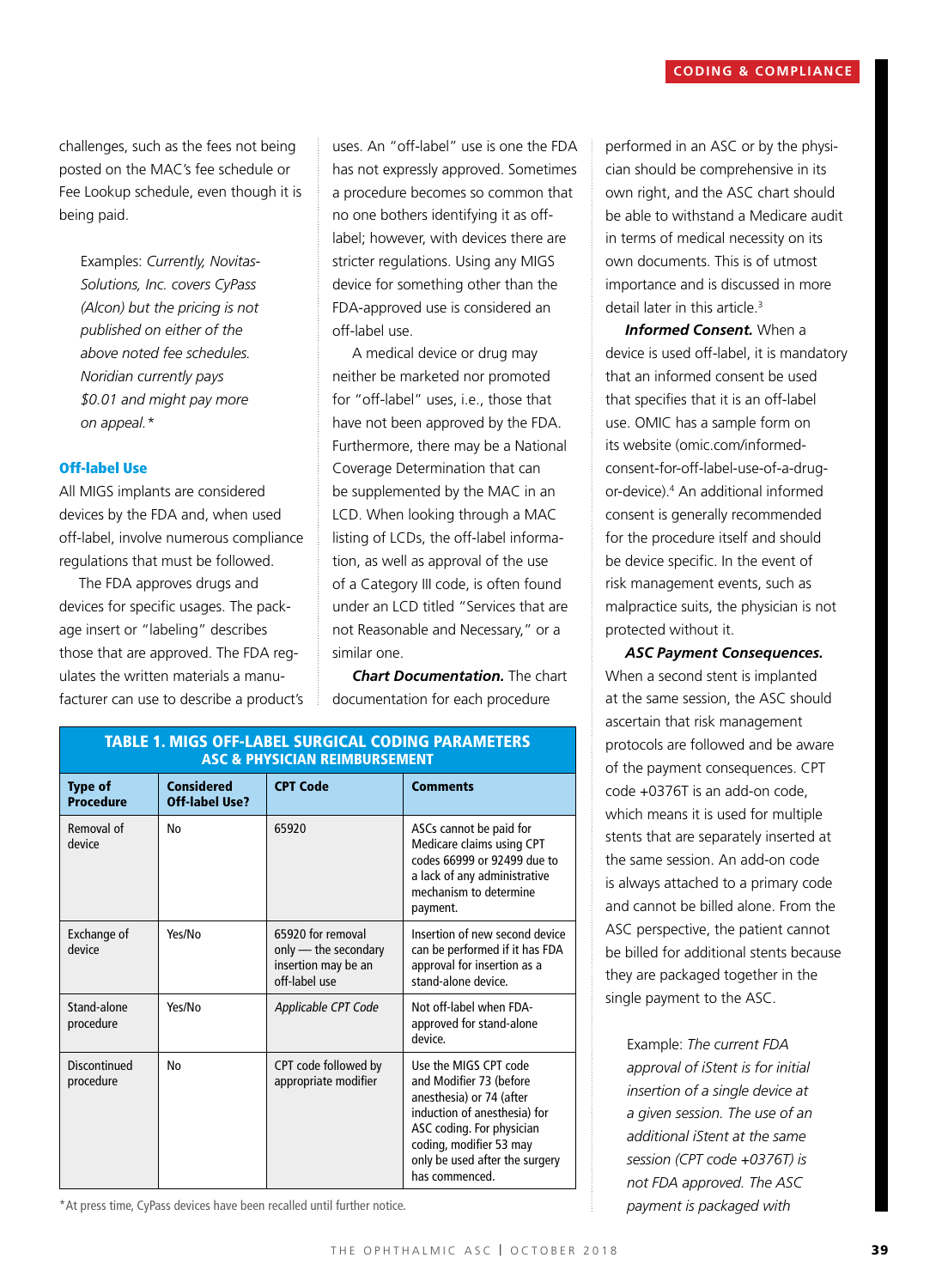*that of 0191T. It has an N1 Payment Indicator (PI) and no extra payment is made to an ASC for additional packaged items. The January 2018 national ASC payment amount for procedure code 0191T is \$2,573.27. No payment is made for more than one stent.*

# *Physician Financial and Compliance Responsibilities.* It

is incumbent upon the physician to follow proper protocols regarding off-label use when inserting multiple iStents or other devices. This includes the following:

- An addendum to the iStent informed consent form if you use the one OMIC (Ophthalmic Mutual Insurance Company) provides, or any other one, regarding the use of multiple stents at the same session;
- A separate informed consent for using the second device as off-label;
- A written confirmation that informs the patient of financial responsibilities for the procedure/ device and having a signed ABN (Advanced Beneficiary Notice) when applicable.

The ASC should ensure all of the above are in order before scheduling multiple stent procedures.

# *Stand-alone Procedures.*

When any of the MIGS procedures that the physician elects to use as a stand-alone procedure is contemplated — and if that device is FDA approved only under certain circumstances, such as in conjunction with cataract surgery — then that is an off-label use of the device and all

# TABLE 2. CATARACT & COMPLEX CATARACT SURGERY MEDICAL NECESSITY & CHART DOCUMENTATION ASC & PHYSICIAN CHECKLIST

| <b>CATARACT SURGERY WITH IOL (CPT 66984)</b>              |                                                                                                                                                           |  |  |
|-----------------------------------------------------------|-----------------------------------------------------------------------------------------------------------------------------------------------------------|--|--|
| MEDICAL<br><b>NECESSITY</b>                               | $\Box$ Chart and ADL Questionnaire VF-R8 substantiates ADL<br>problems and/or symptoms specific to presence of cataract<br>in eye designated for surgery  |  |  |
|                                                           | $\Box$ Comprehensive eye examination including vision with<br>and without correction/PH<br>$\Box$ Copy of office visit when decision for surgery was made |  |  |
|                                                           | $\Box$ Copy of witnessed ADL form signed by patient                                                                                                       |  |  |
|                                                           | $\Box$ Narrative rationale for medical decision for surgery                                                                                               |  |  |
| <b>COMPLEX CATARACT SURGERY WITH IOL (CPT CODE 66982)</b> |                                                                                                                                                           |  |  |
| <b>MEDICAL</b><br><b>NECESSITY</b>                        | $\Box$ Mandatory documentation in addition to that listed above<br>that is required to code complex cataract                                              |  |  |
|                                                           | $\Box$ Narrative in chart documentation detailing why case is<br>complex                                                                                  |  |  |
|                                                           | $\Box$ Devices and/or surgical techniques not ordinarily used in<br>regular cataract surgery (planned use)                                                |  |  |
|                                                           | $\Box$ Iris expansion devices                                                                                                                             |  |  |
|                                                           | $\Box$ Suturing of IOL<br>$\Box$ Primary posterior capsulorhexis                                                                                          |  |  |
|                                                           | $\Box$ Patient is in amblyogenic age group<br>$\Box$ Synechiolysis                                                                                        |  |  |
|                                                           | $\Box$ Capsular tension ring                                                                                                                              |  |  |
|                                                           | $\Box$ Other                                                                                                                                              |  |  |
| EXAMINATION                                               | $\Box$ Examination                                                                                                                                        |  |  |
| <b>&amp; SURGERY</b><br><b>PLANNING</b>                   | $\Box$ Pupillary size                                                                                                                                     |  |  |
|                                                           |                                                                                                                                                           |  |  |
|                                                           | $\Box$ Synechiae                                                                                                                                          |  |  |
|                                                           | $\Box$ Type of cataract and density                                                                                                                       |  |  |
|                                                           |                                                                                                                                                           |  |  |
|                                                           | $\Box$ Patient on Flomax/possible intraoperative<br>floppy iris syndrome                                                                                  |  |  |
|                                                           |                                                                                                                                                           |  |  |
| C 2018 Riva Lee Asbell                                    |                                                                                                                                                           |  |  |

regulations of off-label devices must be adhered to.

# Chart Documentation

This is the area in which nearly all of ASCs and physicians readily are found at fault due to the lack of proper training combined with the proliferation of Medicare auditing. Once a practice or ASC is aware of the rather straightforward rules, it is fairly easy to achieve compliance.

Tables 2 and 3 are excellent tools to be used per patient/per surgery, and both forms provide the needed chart documentation for audits.5